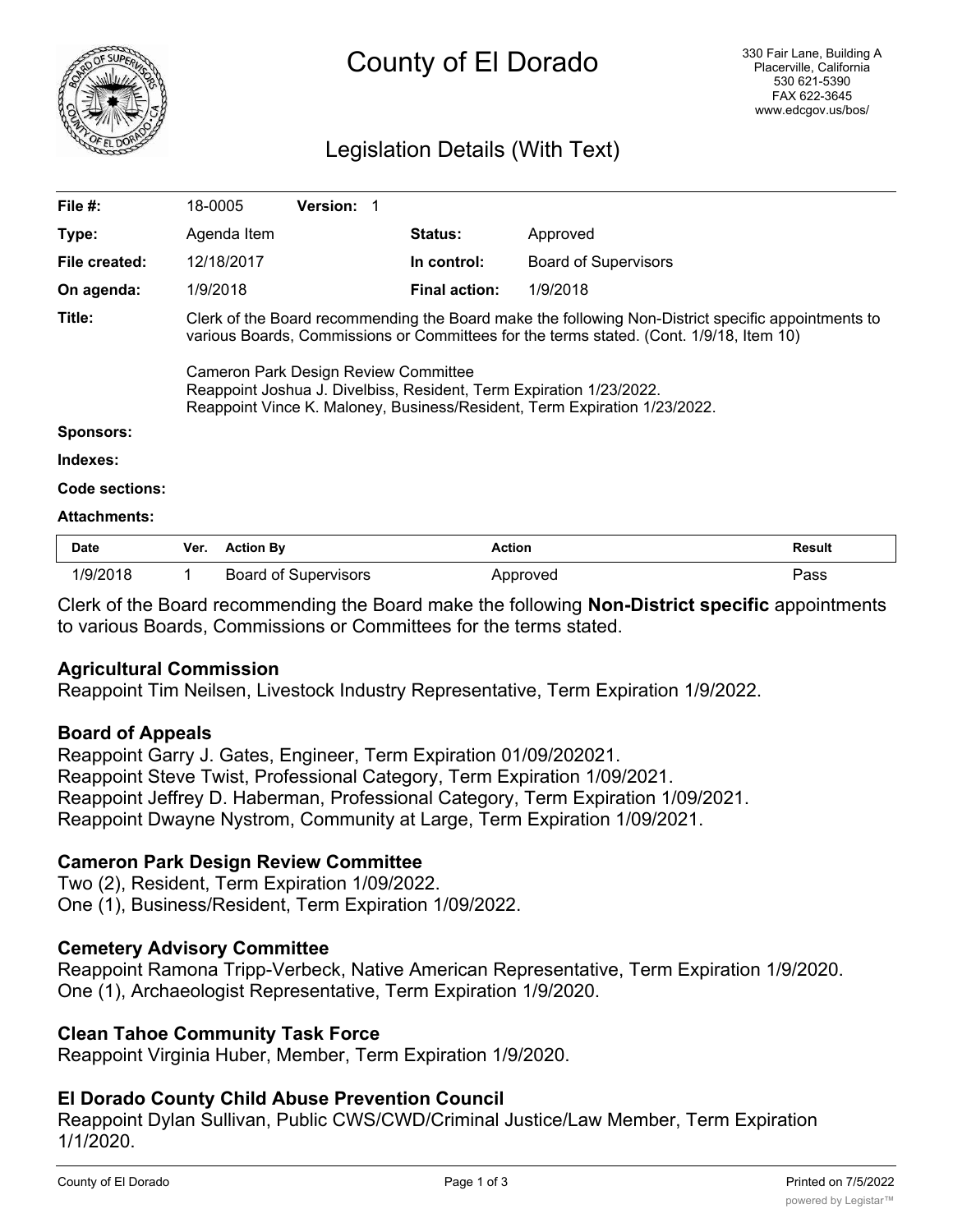Appoint Jane Flavin, Community Based Organization Member, Term Expiration 1/1/2020. Two (2), Community Based Organization Members, Term Expiration 1/1/2020. One (1), Community Representative Member, Term Expiration 1/1/2020.

# **El Dorado County Early Care and Education Planning Council**

One (1), Designee, Term Expiration 1/1/2022.

# **El Dorado Solid Waste Advisory Committee**

Reappoint Jeanne Lear, Member, South Tahoe Refuse, Term Expiration 1/9/2023. Appoint Rich Vahl, Member, El Dorado Disposal, Term Expiration 9/29/2020. Appoint Jill Ritzman, Member, Cameron Park Community Services District, Term Expiration 1/9/2022. Appoint Tauni Fessler, Alternate, El Dorado Hills Community Services District, Term Expiration 6/24/2019.

Appoint Jeff England, Alternate, El Dorado Disposal, Term Expiration 1/9/2023. Appoint Randy Carlson, Member, City of South Lake Tahoe, Term Expiration 1/1/2019. Appoint Andra Burnam, Alternate, City of South Lake Tahoe, Term Expiration 1/1/2019. One (1), Alternate, Cameron Park Community Services District, Term Expiration 9/29/2020.

# **Environmental Board of Appeals**

One (1), Member, Term Expiration None.

Fire Advisory Board Two (2), Members, Term Expiration 3/01/2020.

# **First 5 El Dorado Children and Families Commission**

One (1), County Children Services/Social Services Member, Term Expiration 1/09/2021.

# **Georgetown Airport Advisory Committee**

Three (3), Board of Supervisor Nominee, Term Expiration 1/9/2022.

# **Historical Museum Commission**

Reappoint Jeannette R. Barrett, Member, Term Expiration 1/9/2022. Reappoint E. Keith Berry, Member, Term Expiration 1/9/2022.

# **In-Home Supportive Services (IHSS) Advisory Committee**

Reappoint Ellen Yevdakimov, Community Representative, Term Expiration 1/9/2020. Reappoint Lisa Scott, Provider Representative, Term Expiration 1/9/2020. One (1), Community Member, Term Expiration 1/9/2020. Two (2), Consumer Representative, Term Expiration 1/9/2020.

# **Law Library Trustees**

Reappoint Bryan L. Phillips, Member of the Bar Association, Term Expiration 1/9/2019. One (1), Member of the Bar Association, Term Expiration 1/9/2019.

# **Mental Health Commission**

Reappoint Shawn M. Allan Western Slope Council, Term Expiration 1/9/2021. Two (2), Western Slope Council, Term Expiration 1/9/2021. Three (3), South Lake Tahoe Council, Term Expiration 1/9/2021.